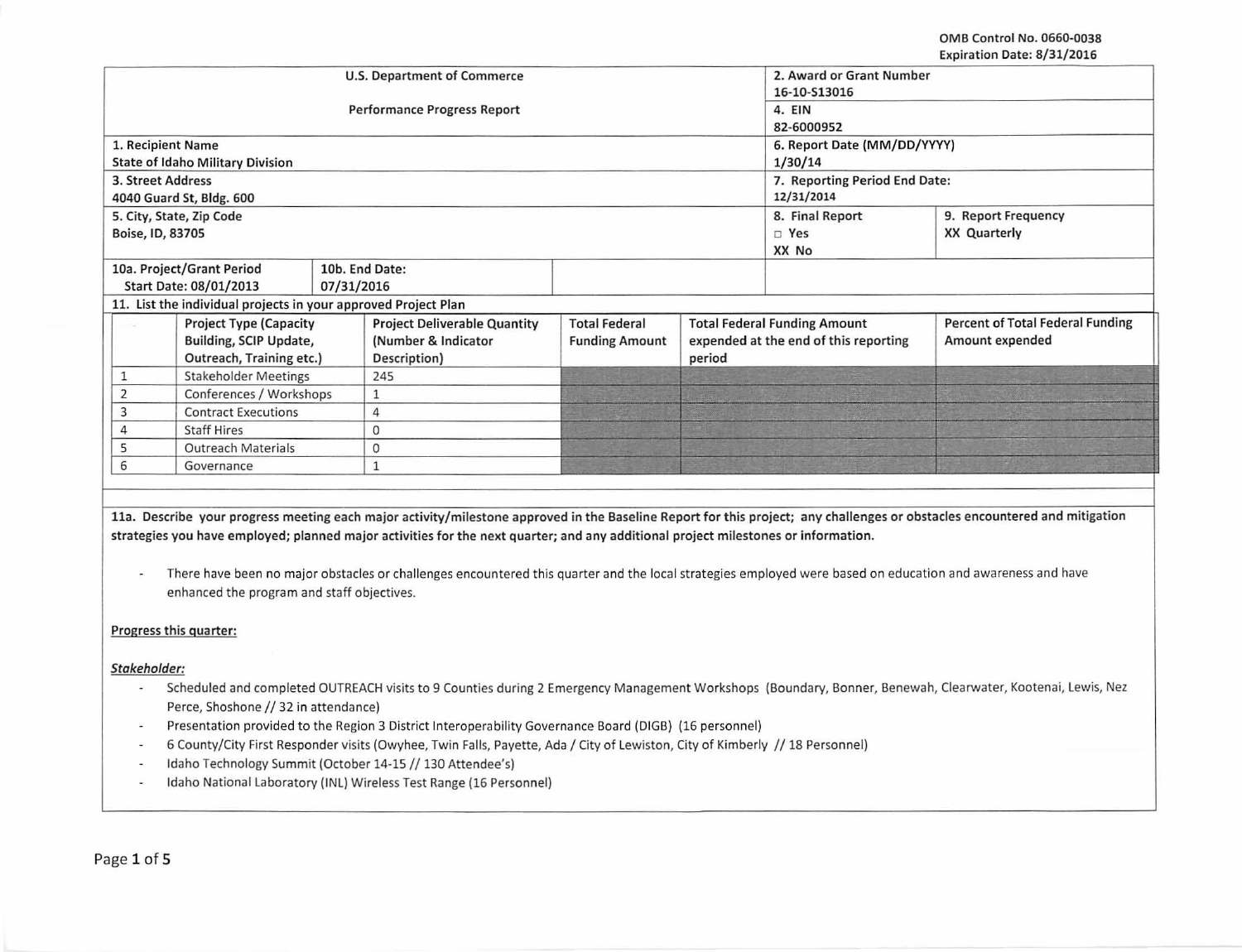# Conferences/Workshoos:

- Idaho FirstNet Planning Committee and DHS/OEC Broadband Technical Coverage/Capacity Workshop (BB-BRBNDLTE) held 9 December 2014 (33 in attendance)
- Program Manager attended Oregon and Washington initial consultation meetings . .

# Contract Executions (see 13a below}:

- $\blacksquare$ Temporary employee contract (DePaul) support for Outreach activities
- Val Technologies consulting SLIGP and PSBAG Consulting
- Gloria Totoricaguena Idaho Technology Summit- Professional Planning Services
- Baney Corporation Conference Room PSBAG meeting

## Planned activities for the next quarter:

- Idaho FirstNet Planning Committee meeting scheduled for March 2015
- Affiliated Tribes of Northwest Indians (ATNI) representation with Idaho, Oregon, and Washington SLIGP
- International Wireless Communications Expo (IWCE) attendance
- Working with neighboring states for information sharing in regards to outreach planning and governance structures
- Continue Outreach planning opportunities
- Will work with eastern Idaho jurisdictions currently operating LMR systems within Band 14. Facilitate discussions with FirstNet legal team to identify potential funding to assist with the migration.
- Prepare for Initial Consultation

## Milestones:

- Submitted State Consultation Checklist
- Increased level of outreach and outreach products
- Increased Tribal outreach
- Submitted RFP for contracted Outreach solutions, SLIGP website, professional materials and support
- Announced FTE for an Outreach and Data Collection Coordinator

11b. If the project team anticipates requesting any changes to the approved Baseline Report in the next quarter, describe those below. Note that any substantive changes to the Baseline Report must be approved by the Department of Commerce before implementation.

- No substantive changes anticipated this quarter.

11c. Provide any other information that would be useful to NTIA as it assesses this project's progress.

We will submit Request for Proposal (RFP) and anticipate a contract award for technical support, so we will be requesting a MATCH WAIVER next quarter.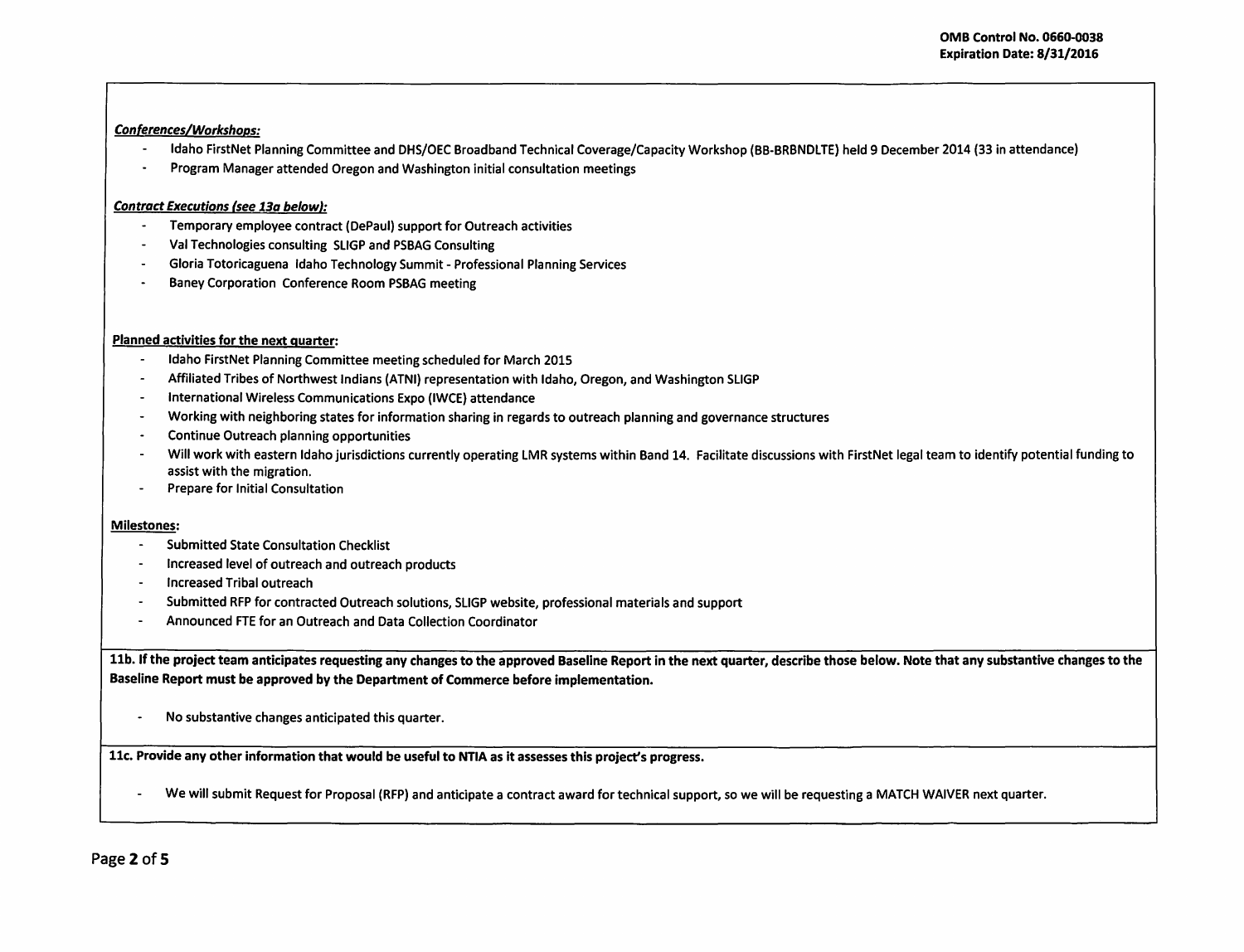lld. Describe any success stories or best practices you have identified. Please be as specific as possible.

- Initial Outreach interactions have been well received and positive. First Net is becoming more familiar with the groups we encounter and the information presented is highly accepted as positive and beneficial.

#### 12. Personnel

12a. If the project is not fully staffed, describe how any lack of staffing may impact the project's time line and when the project will be fully staffed.

- We are currently working on filling the vacant FTE position for an Outreach Program Manager

#### 12b. Staffing Table

| <b>Job Title</b>  | FTE % | Project(s) Assigned                      | Change |
|-------------------|-------|------------------------------------------|--------|
| Program Manager   | 100%  | Program Management                       | N/C    |
| Program Assistant | 0%    | Outreach and Data Collection Coordinator | N/C    |
| Project Manager   | 100%  | <b>Project Management</b>                | N/C    |

Add Row Remove Row

### 13. Subcontracts (Vendors and/or Subrecipients)

- Working with Idaho Department of Administration and Idaho Department of Purchasing for a RFP for Outreach Services. Anticipate contract execution next Quarter.

13a. Subcontracts Table -Include all subcontractors. The totals from this table must equal the "Subcontracts Total" in Question 14f.

| Name                    | Subcontract<br>Purpose                                                   | Type<br>(Vendor/Subrec.) | RFP/RFQ<br>Issued<br>(Y/N) | Contract<br>Executed<br>(Y/N) | <b>Start Date</b> | <b>End Date</b> | <b>Total Federal</b><br>Funds<br>Allocated | <b>Total Matching</b><br><b>Funds Allocated</b> | <b>Project and % Assigned</b> |
|-------------------------|--------------------------------------------------------------------------|--------------------------|----------------------------|-------------------------------|-------------------|-----------------|--------------------------------------------|-------------------------------------------------|-------------------------------|
| Val Technologies        | SLIGP and PSBAG<br>Consulting                                            | Vendor                   | N                          | $\checkmark$                  | 7/1/14            | 8/13/14         | 2580.00                                    | $\mathbf{0}$                                    |                               |
| Gloria<br>Totoricaguena | Idaho Technology<br>Summit -<br>Professional<br><b>Planning Services</b> | Vendor                   | N                          |                               | 10/1/14           | 11/6/14         | 10,000.00                                  | $\mathbf{0}$                                    |                               |
| DePaul                  | Personnel State<br>Contract                                              | Vendor                   | N                          | $\vee$                        | 10/7/14           | N/C             | 4909.00                                    | $\mathbf{0}$                                    |                               |
| Baney<br>Corporation    | Conference Room<br>PSBAG meeting                                         | Vendor                   | N                          | $\vee$                        | 10/29/14          | 12/9/14         | 360.00                                     | $\Omega$                                        |                               |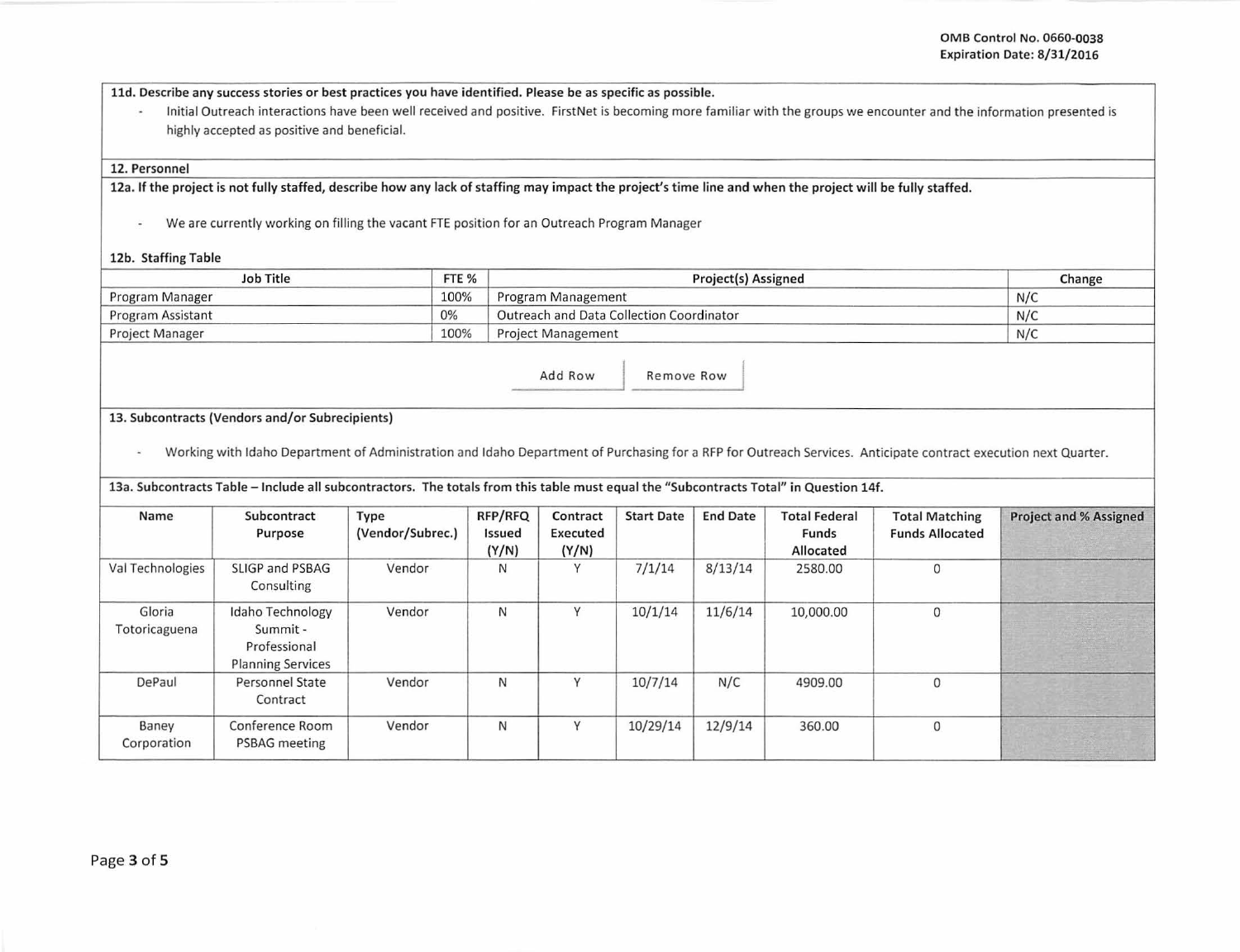|                                                                                                               | <b>Add Row</b><br><b>Remove Row</b> |                          |                           |                                                   |                                                                                                                                                                                      |                                 |  |  |
|---------------------------------------------------------------------------------------------------------------|-------------------------------------|--------------------------|---------------------------|---------------------------------------------------|--------------------------------------------------------------------------------------------------------------------------------------------------------------------------------------|---------------------------------|--|--|
|                                                                                                               |                                     |                          |                           |                                                   |                                                                                                                                                                                      |                                 |  |  |
|                                                                                                               |                                     |                          |                           |                                                   |                                                                                                                                                                                      |                                 |  |  |
|                                                                                                               |                                     |                          |                           |                                                   |                                                                                                                                                                                      |                                 |  |  |
|                                                                                                               |                                     |                          |                           |                                                   |                                                                                                                                                                                      |                                 |  |  |
| 13b. Describe any challenges encountered with vendors and/or subrecipients.                                   |                                     |                          |                           |                                                   |                                                                                                                                                                                      |                                 |  |  |
|                                                                                                               |                                     |                          |                           |                                                   |                                                                                                                                                                                      |                                 |  |  |
| Idaho has no subgrantees.                                                                                     |                                     |                          |                           |                                                   |                                                                                                                                                                                      |                                 |  |  |
|                                                                                                               |                                     |                          |                           |                                                   |                                                                                                                                                                                      |                                 |  |  |
|                                                                                                               |                                     |                          |                           |                                                   |                                                                                                                                                                                      |                                 |  |  |
| 14. Budget Worksheet                                                                                          |                                     |                          |                           |                                                   |                                                                                                                                                                                      |                                 |  |  |
| Columns 2, 3 and 4 must match your current project budget for the entire award, which is the SF-424A on file. |                                     |                          |                           |                                                   |                                                                                                                                                                                      |                                 |  |  |
| Only list matching funds that the Department of Commerce has already approved.                                |                                     |                          |                           |                                                   |                                                                                                                                                                                      |                                 |  |  |
| <b>Project Budget Element (1)</b>                                                                             | Federal Funds                       | <b>Approved Matching</b> | <b>Total Budget</b>       | <b>Federal Funds</b>                              | <b>Approved Matching Funds</b>                                                                                                                                                       | <b>Total Funds Expended (7)</b> |  |  |
|                                                                                                               | Awarded (2)                         | Funds (3)                | (4)                       | Expended (5)                                      | Expended (6)                                                                                                                                                                         |                                 |  |  |
| a. Personnel Salaries                                                                                         | \$536,917.00                        | \$160,711.00             | \$697,628.00              | 112,834.00                                        | 5292.00                                                                                                                                                                              | \$118,126.00                    |  |  |
| b. Personnel Fringe Benefits                                                                                  | \$193,290.00                        | \$57,856.00              | \$251,146.00              | 44,720.00                                         | 2977.00                                                                                                                                                                              | \$47,697.00                     |  |  |
| c. Travel                                                                                                     | \$153,000.00                        | 0.00                     | \$153,000.00              | 23,439.00                                         | 0.00                                                                                                                                                                                 | \$23,439.00                     |  |  |
| d. Equipment                                                                                                  | 0.00                                | 0.00                     | 0.00                      | 0.00                                              | 0.00                                                                                                                                                                                 | 0.00                            |  |  |
| e. Materials/Supplies                                                                                         | \$127,132.00                        | 0.00                     | \$127,132.00              | 16,100.00                                         | 0.00                                                                                                                                                                                 | \$16,100.00                     |  |  |
| f. Subcontracts Total                                                                                         | \$398,890.00                        | 0.00                     | \$398,890.00              | 14,200.00                                         | 0.00                                                                                                                                                                                 | 14,200.00                       |  |  |
| g. Other                                                                                                      | \$7992.00                           | \$153,994.00             | 161986.00                 | 0.00                                              | 44,590.00                                                                                                                                                                            | 44,590.00                       |  |  |
| h. Indirect                                                                                                   | \$73.021.00                         | 0.00                     | 73021.00                  | 15.756.00                                         | 0.00                                                                                                                                                                                 | 15,756.00                       |  |  |
| i. Total Costs                                                                                                | \$1,490,242.00                      | \$372,561.00             | \$1,862,803.00            | 227,049.00                                        | 52,859.00                                                                                                                                                                            | 279,908.00                      |  |  |
| i. % of Total                                                                                                 | 80%                                 | 20%                      | 100%                      | 81%                                               | 19%                                                                                                                                                                                  | 100%                            |  |  |
|                                                                                                               |                                     |                          |                           |                                                   | 15. Certification: I certify to the best of my knowledge and belief that this report is correct and complete for performance of activities for the purpose(s) set forth in the award |                                 |  |  |
| documents.                                                                                                    |                                     |                          |                           |                                                   |                                                                                                                                                                                      |                                 |  |  |
|                                                                                                               |                                     |                          |                           |                                                   |                                                                                                                                                                                      |                                 |  |  |
| 16a. Typed or printed name and title of Authorized Certifying Official                                        |                                     |                          |                           | 16c. Telephone (area code, number, and extension) |                                                                                                                                                                                      |                                 |  |  |
|                                                                                                               |                                     |                          |                           |                                                   |                                                                                                                                                                                      |                                 |  |  |
| Brad Richy, Brig Gen                                                                                          |                                     |                          | 208-258-6501              |                                                   |                                                                                                                                                                                      |                                 |  |  |
| Director, Idaho Bureau of Homeland Security                                                                   |                                     |                          | <b>16d. Email Address</b> | brichy@bhs.idaho.gov                              |                                                                                                                                                                                      |                                 |  |  |
|                                                                                                               |                                     |                          |                           |                                                   |                                                                                                                                                                                      |                                 |  |  |
|                                                                                                               |                                     |                          |                           |                                                   | 16e. Date Report Submitted (month, day, year)                                                                                                                                        |                                 |  |  |
| 16b. Signature of Authorized Certifying Official,                                                             |                                     |                          |                           | 10/30/2014                                        |                                                                                                                                                                                      |                                 |  |  |
|                                                                                                               |                                     |                          |                           | Resubmit 14 Nov 2014                              |                                                                                                                                                                                      |                                 |  |  |
|                                                                                                               | $- - 4 - 4$                         |                          |                           |                                                   |                                                                                                                                                                                      |                                 |  |  |